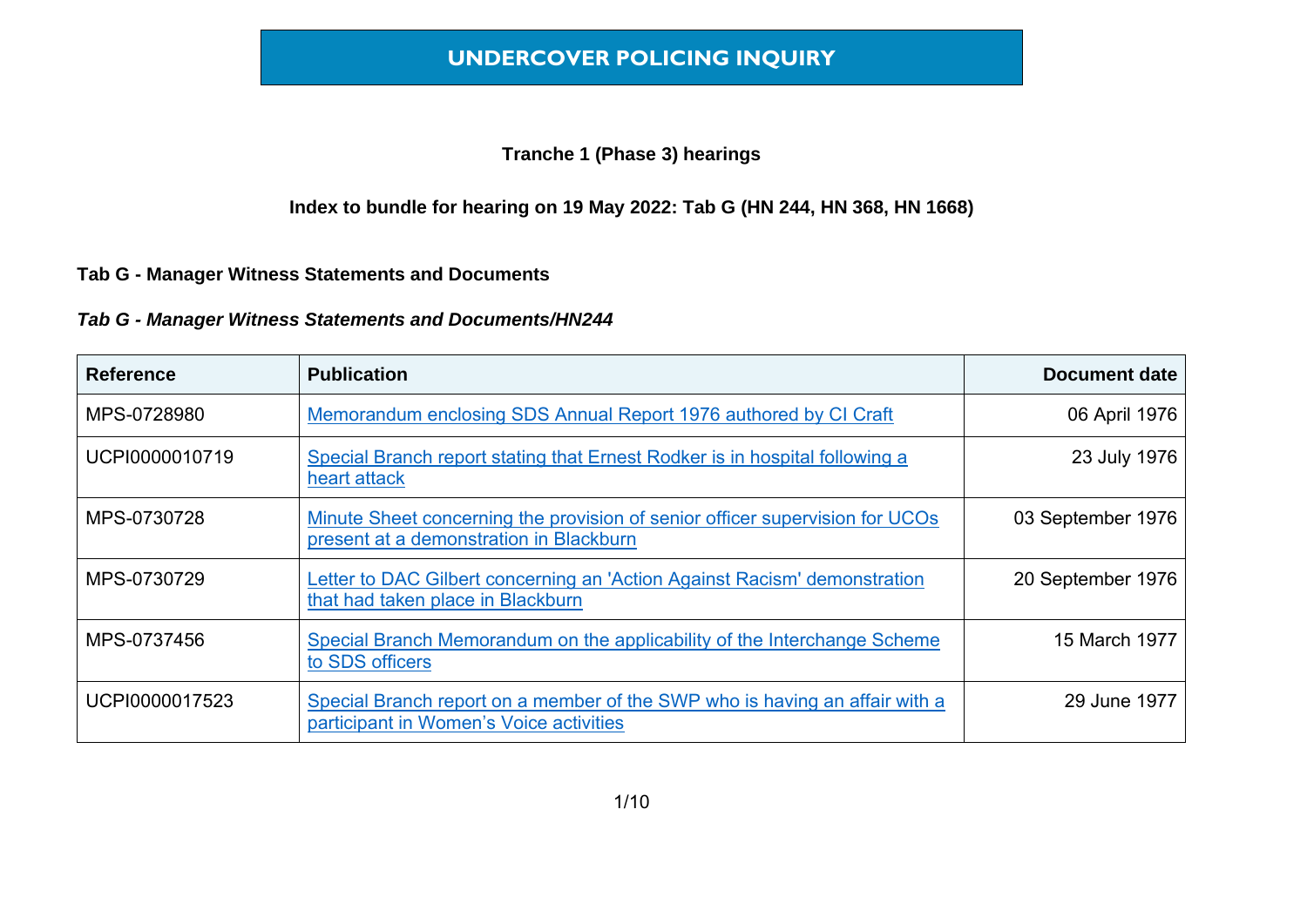| UCPI0000011180 | Special Branch report on the Communist Party of England (Marxist-Leninist)<br>reviewing their tactics following a recent Anti-National Front demonstration.           | 23 August 1977    |
|----------------|-----------------------------------------------------------------------------------------------------------------------------------------------------------------------|-------------------|
| MPS-0732886    | Notes authored by DI Willingale following Lewisham demonstration concerning<br>points made by SDS officers to assist methods of policing future<br>demonstrations     | 01 September 1977 |
| MPS-0732885    | Minute sheet from Special Branch file concerning Lewisham Anti-National<br>Front demonstration, signed by CI Craft                                                    | 02 September 1977 |
| UCPI0000010955 | Special Branch report containing a list of attendees at Progressive Cultural<br>Association concerts in recent months who gave their contact details to<br>organisers | 08 September 1977 |
| UCPI0000010971 | Special Branch report stating that a woman now has two daughters                                                                                                      | 20 September 1977 |
| UCPI0000010996 | Special Branch report containing personal information about a member of the<br>Anarchy Collective including details of a criminal conviction and his sexuality        | 26 September 1977 |
| UCPI0000011086 | Special Branch report containing personal information about a member of the<br><b>Anarchy Collective and his family</b>                                               | 14 October 1977   |
| MPS-0730696    | Memorandum from Pryde to Commander Ops concerning the National<br><b>Conference of the Communist Party of England (Marxist-Leninist)</b>                              | 28 October 1977   |
| MPS-0730694    | <b>Memorandum from Chief Inspector to Commander Ops requesting</b><br>authorisation for HN353 to travel with IMG to the North of England                              | 02 November 1977  |
| UCPI0000011602 | Special Branch report containing personal details of a member of Seven<br><b>Sisters Branch of SWP</b>                                                                | 05 December 1977  |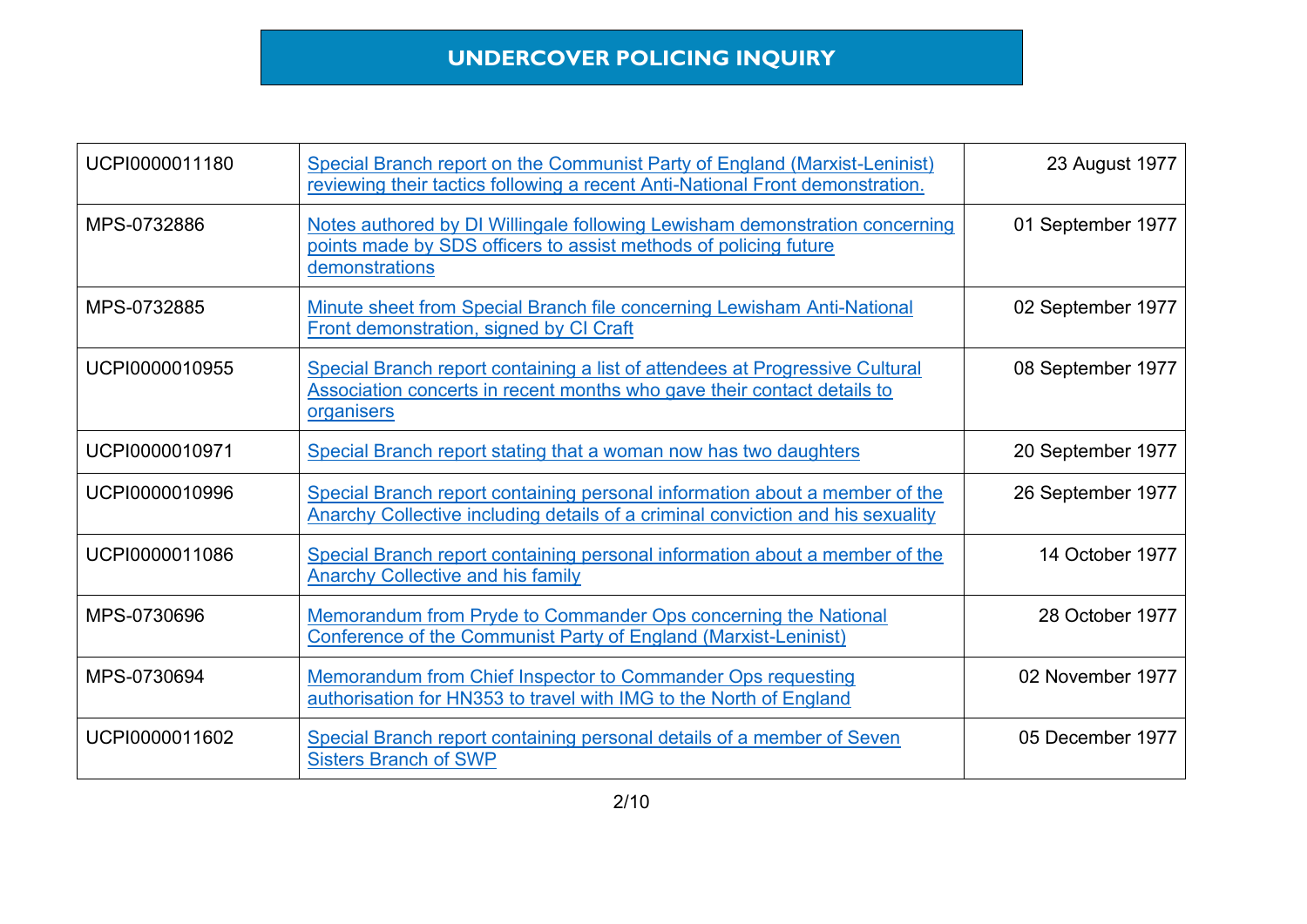| UCPI0000011874 | Special Branch report on a child who attends meetings of the Walthamstow<br>branch of the SWP                                                                                                                     | 13 March 1978    |
|----------------|-------------------------------------------------------------------------------------------------------------------------------------------------------------------------------------------------------------------|------------------|
| MPS-0728981    | <b>SDS Annual Report for 1977</b>                                                                                                                                                                                 | 13 March 1978    |
| UCPI0000011924 | Special Branch report on a member of the Seven Sisters Branch of the SWP                                                                                                                                          | 07 April 1978    |
| MPS-0526784    | Minute sheet enclosing memoranda discussing the arrest and conviction of<br><b>HN13</b>                                                                                                                           | 19 April 1978    |
| UCPI0000011984 | Special Branch report on the final court appearances of those arrested at a<br>demonstration held under the auspices of the East London People's Front                                                            | 24 April 1978    |
| UCPI0000011275 | Special Branch report enclosing a photograph of a child taken at an Anti-Nazi<br>demonstration                                                                                                                    | 19 May 1978      |
| UCPI0000021782 | Special Branch report containing personal information about a child who is a<br>member of School Kids Against Nazis                                                                                               | 19 June 1978     |
| UCPI0000011356 | Special Branch report on HN13's appearance, alongside three other<br>individuals, at Lambeth Magistrates' Court on various public order charges<br>arising from the National Front meeting at Loughborough School | 07 August 1978   |
| UCPI0000011389 | Special Branch report listing bank account details for various members of the<br><b>SWP</b>                                                                                                                       | 15 August 1978   |
| UCPI0000013040 | Special Branch report on a regular business meeting of the Walthamstow<br>branch of the SWP including a report on the bakers' strike from a member of<br>the Bakers' Union                                        | 15 December 1978 |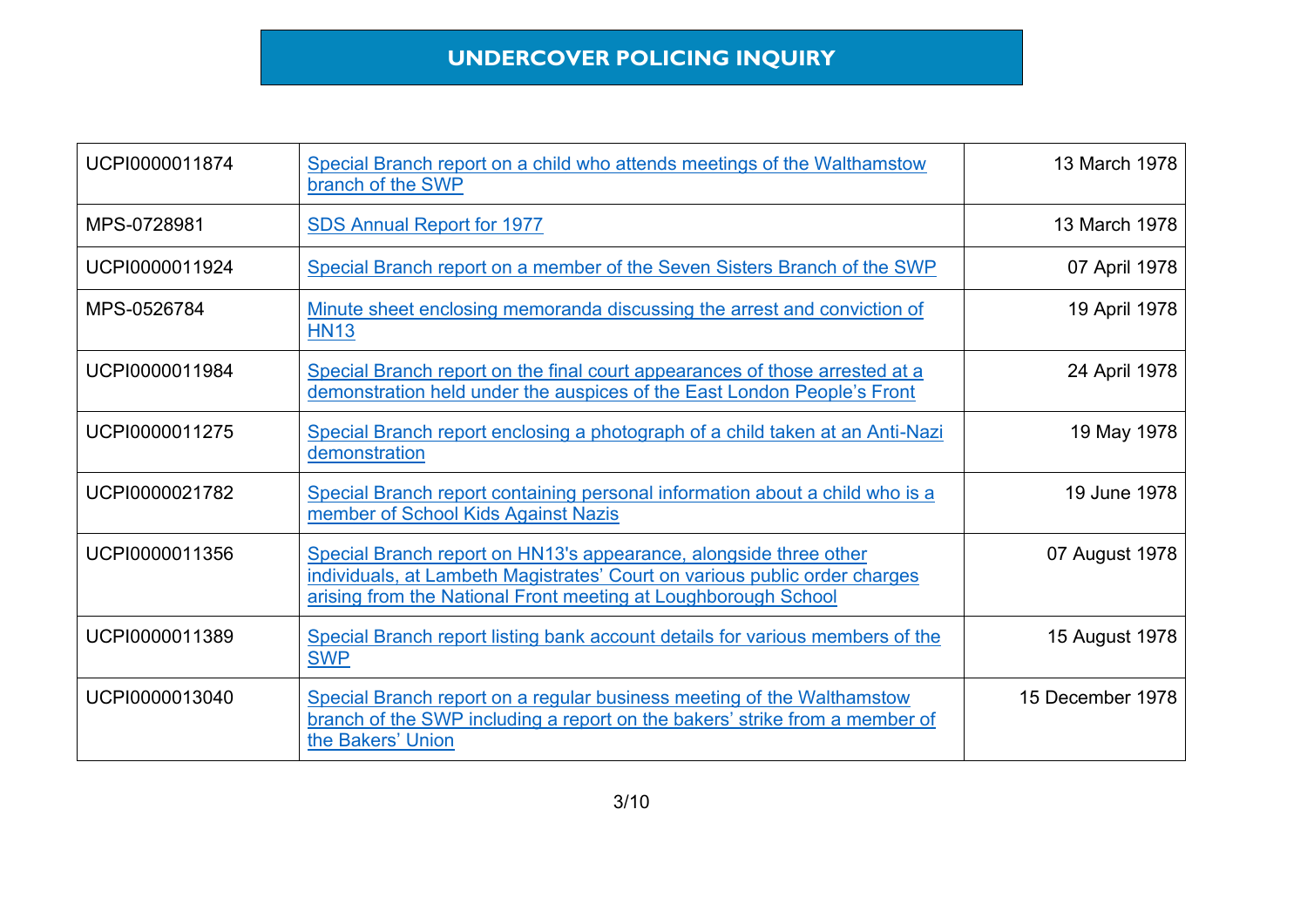| UCPI0000013063 | Special Branch report on outlining the structure of the Waltham Forest district<br>of the SWP                                                                                                                                      | 03 January 1979   |
|----------------|------------------------------------------------------------------------------------------------------------------------------------------------------------------------------------------------------------------------------------|-------------------|
| UCPI0000013062 | Special Branch report that two individuals have now separated                                                                                                                                                                      | 04 January 1979   |
| MPS-0728964    | <b>Annual Report 1978</b>                                                                                                                                                                                                          | 08 March 1979     |
| UCPI0000021047 | Special Branch report listing attendees at the funeral of Blair Peach                                                                                                                                                              | 13 July 1979      |
| UCPI0000030893 | Security Service note for liaison file summarising developments in liaison of F6<br>and SDS since beginning of 1979                                                                                                                | 17 August 1979    |
| UCPI0000013343 | Special Branch report concerning meeting of co-ordinating committee for 'Stop<br>the Cuts' demonstration                                                                                                                           | 07 September 1979 |
| UCPI0000028810 | Security Service note for liaison file concerning routine visit by DI McIntosh to<br>Security Service and the introduction of his successor, Trevor Butler.<br>Discussions included training, cover identities and future coverage | 04 October 1979   |
| UCPI0000013539 | Special Branch report enclosing a photograph taken at the funeral of Blair<br>Peach of a woman who is involved in Women's Voice and the Anti-Nazi<br>League                                                                        | 05 November 1979  |
| MPS-0728963    | <b>Annual Report 1979</b>                                                                                                                                                                                                          | 01 April 1980     |
| MPS-0728962    | <b>Annual Report 1980</b>                                                                                                                                                                                                          | 23 March 1981     |
| MPS-0728985    | Annual Report 1981 with letter from Home Office to Assistant Commissioner<br>authorising the continuation of the SDS in 1982/83                                                                                                    | 01 March 1982     |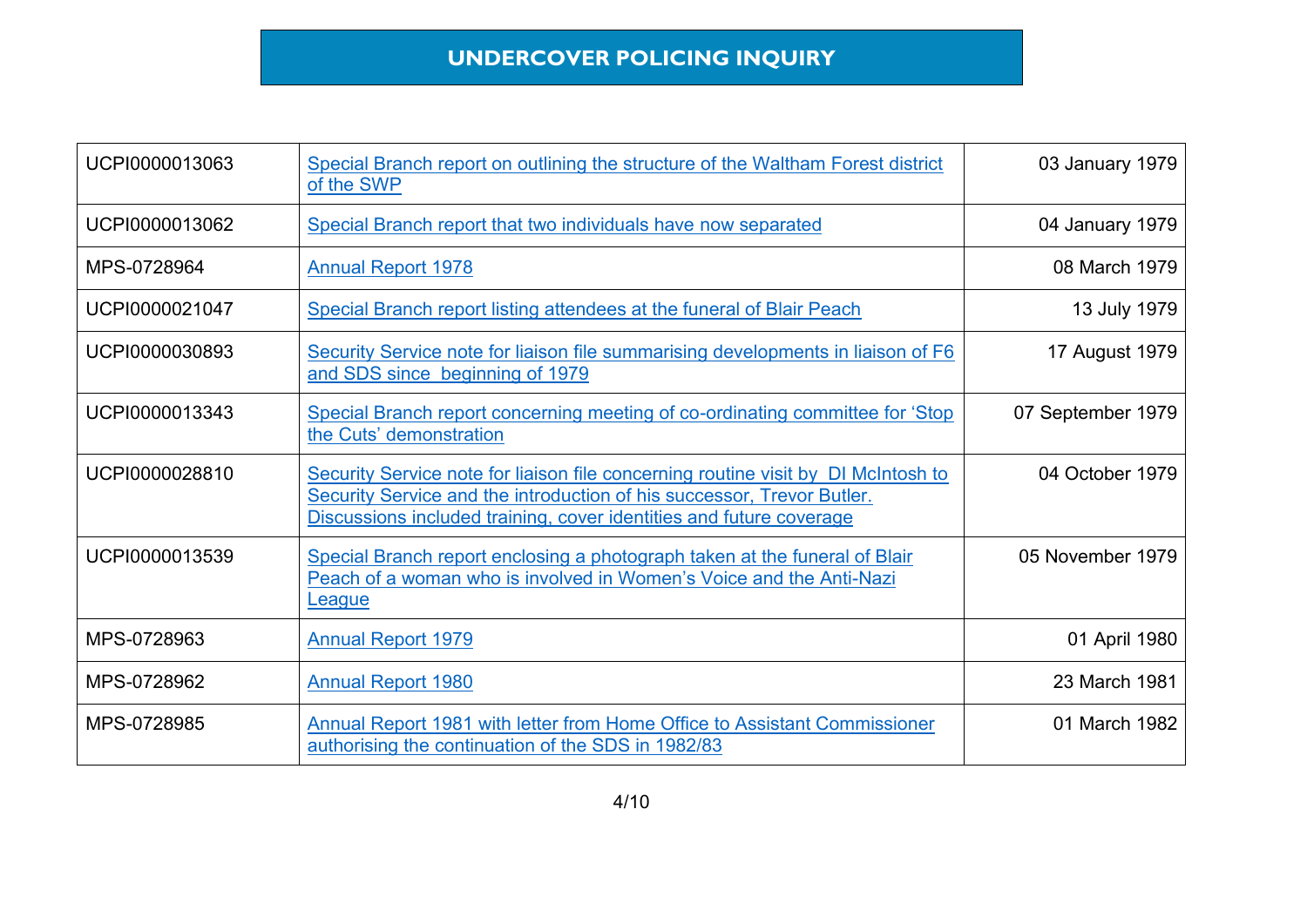| MPS-0526785 | Minute Sheets and Memoranda concerning the arrests of HN12 and HN13 | 17 January 1984  |
|-------------|---------------------------------------------------------------------|------------------|
| MPS-0747578 | <b>First Witness Statement of Angus McIntosh</b>                    | 03 December 2020 |

#### *Tab G - Manager Witness Statements and Documents/HN368*

| <b>Reference</b> | <b>Publication</b>                                                                                                      | Document date     |
|------------------|-------------------------------------------------------------------------------------------------------------------------|-------------------|
| UCPI0000012800   | Special Branch report on the keeper of a motor car seen containing Workers<br><b>Fight literature</b>                   | 10 July 1975      |
| UCPI0000009219   | Special Branch report on a person selling copies of 'Workers Press'                                                     | 08 October 1975   |
| MPS-0730099      | <b>Annual Report 1975</b>                                                                                               | 19 March 1976     |
| MPS-0728980      | Memorandum enclosing SDS Annual Report 1976 authored by CI Craft                                                        | 06 April 1976     |
| UCPI0000010719   | Special Branch report stating that Ernest Rodker is in hospital following a<br>heart attack                             | 23 July 1976      |
| MPS-0730728      | Minute Sheet concerning the provision of senior officer supervision for UCOs<br>present at a demonstration in Blackburn | 03 September 1976 |
| MPS-0730729      | Letter to DAC Gilbert concerning an 'Action Against Racism' demonstration<br>that had taken place in Blackburn          | 20 September 1976 |
| MPS-0746816      | Memo on SDS Transport and breakdown of running costs for SDS vehicles<br>signed by R. Walker                            | 14 February 1977  |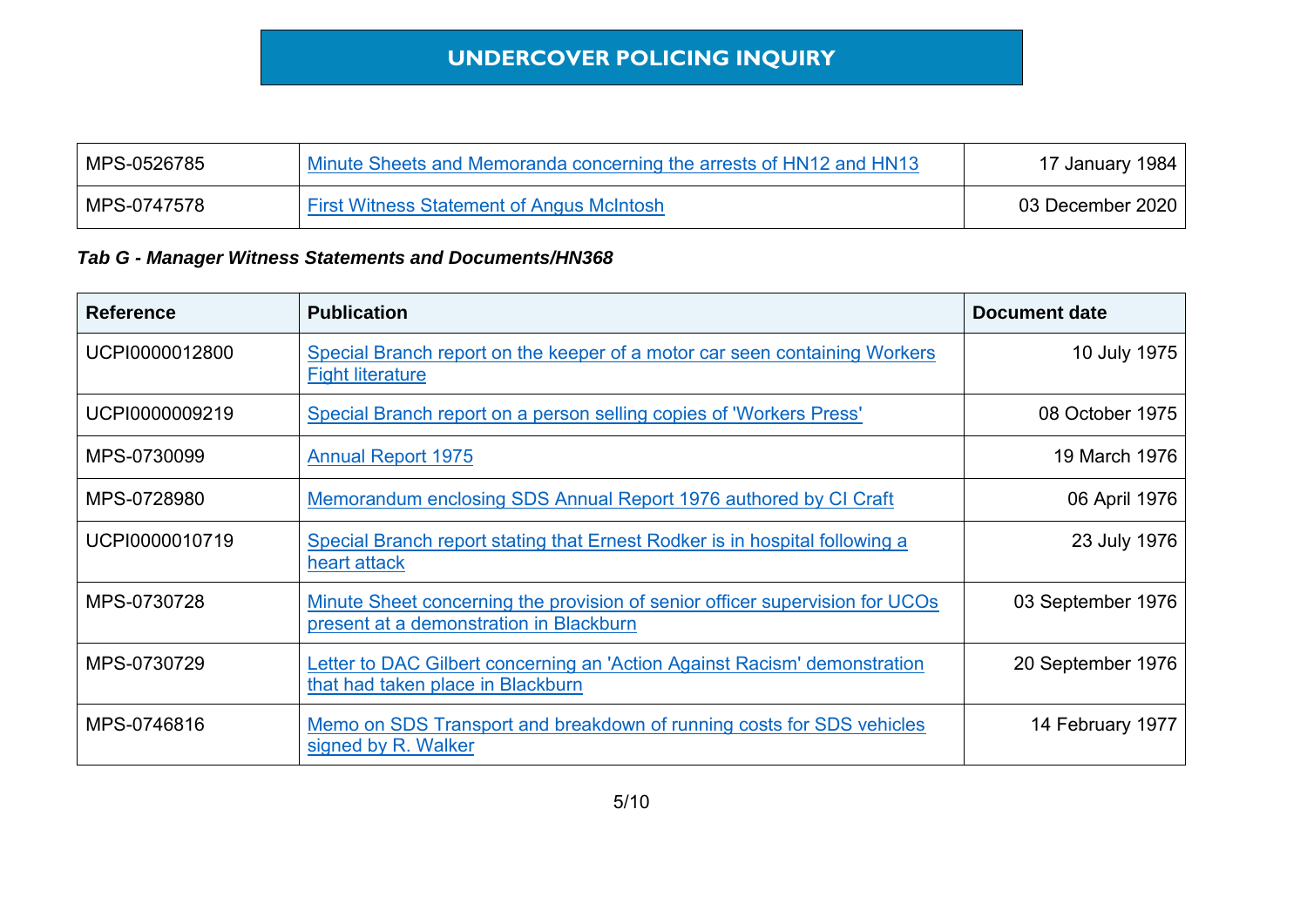| MPS-0730703    | Memorandum from GTM Craft to Commander Operations discussing a<br>forthcoming demonstration in Birmingham of the IMG and SWP<br>against the National Front                    | 23 February 1977  |
|----------------|-------------------------------------------------------------------------------------------------------------------------------------------------------------------------------|-------------------|
| UCPI0000017776 | Special Branch report on a confrontation between West London SWP<br>members and National Front marchers in Birmingham                                                         | 07 March 1977     |
| UCPI0000017523 | Special Branch report on a member of the SWP who is having an affair with a<br>participant in Women's Voice activities                                                        | 29 June 1977      |
| UCPI0000017554 | Special Branch report stating that following violent clashes between the<br>National Front and the SWP, the SWP plan to drive National Front<br>paper sellers off the streets | 14 July 1977      |
| MPS-0732885    | Minute sheet from Special Branch file concerning Lewisham Anti-National<br>Front demonstration, signed by CI Craft                                                            | 02 September 1977 |
| UCPI0000010971 | Special Branch report stating that a woman now has two daughters                                                                                                              | 20 September 1977 |
| UCPI0000010996 | Special Branch report containing personal information about a member of the<br><b>Anarchy Collective including details of a criminal conviction</b><br>and his sexuality      | 26 September 1977 |
| MPS-0730698    | Memorandum to Commander Operations concerning IMG support for a<br>demonstration against the National Front                                                                   | 04 October 1977   |
| UCPI0000011086 | Special Branch report containing personal information about a member of the<br><b>Anarchy Collective and his family</b>                                                       | 14 October 1977   |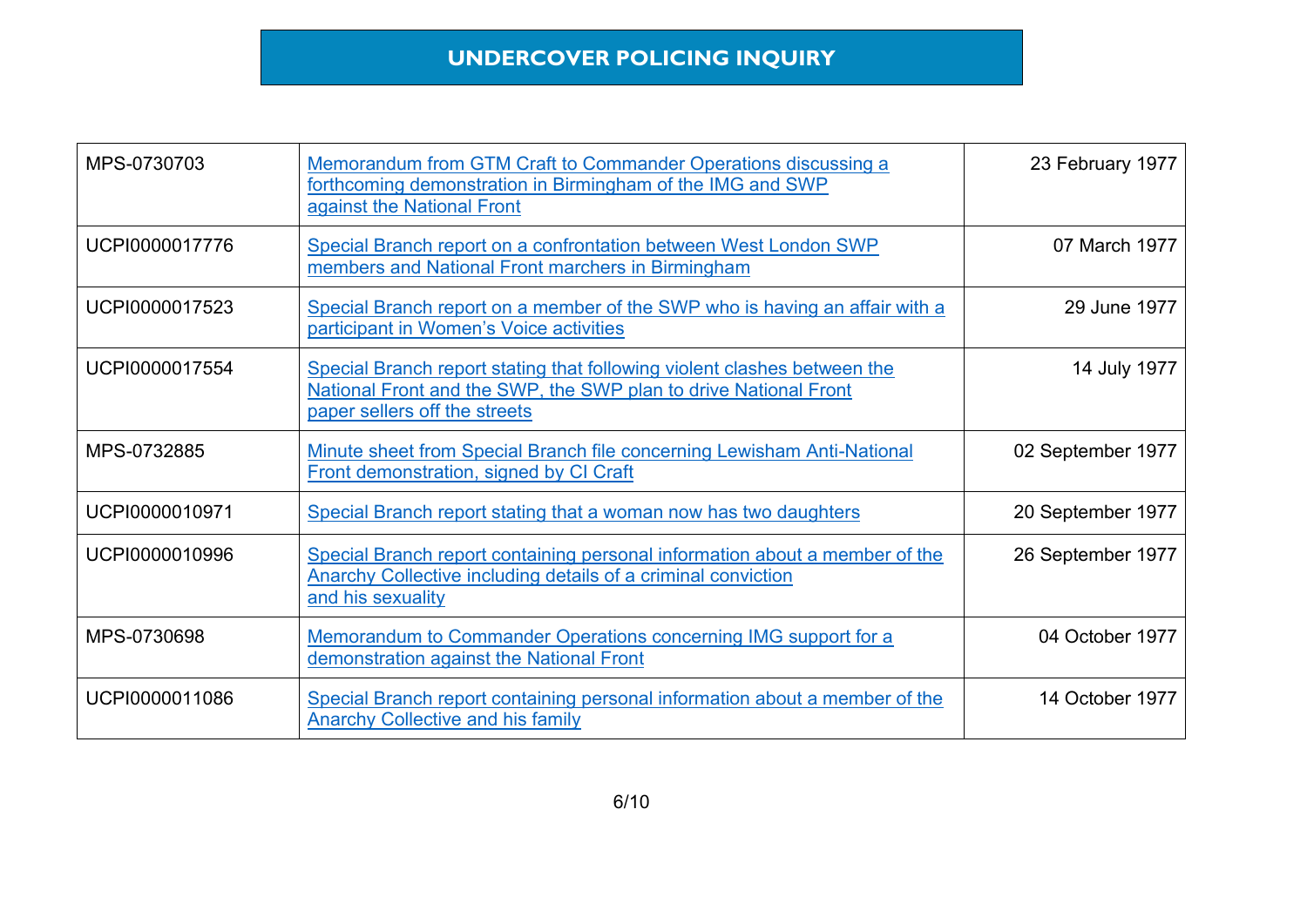| MPS-0735795    | Correspondence inviting members of Special Branch to a party held by the<br><b>Security Service</b>                                                                                                               | 06 February 1978 |
|----------------|-------------------------------------------------------------------------------------------------------------------------------------------------------------------------------------------------------------------|------------------|
| UCPI0000011874 | Special Branch report on a child who attends meetings of the Walthamstow<br>branch of the SWP                                                                                                                     | 13 March 1978    |
| MPS-0728981    | <b>SDS Annual Report for 1977</b>                                                                                                                                                                                 | 13 March 1978    |
| UCPI0000011924 | Special Branch report on a member of the Seven Sisters Branch of the SWP                                                                                                                                          | 07 April 1978    |
| MPS-0526784    | Minute sheet enclosing memoranda discussing the arrest and conviction of<br><b>HN13</b>                                                                                                                           | 19 April 1978    |
| UCPI0000011984 | Special Branch report on the final court appearances of those arrested at a<br>demonstration held under the auspices of the East London<br><b>People's Front</b>                                                  | 24 April 1978    |
| UCPI0000011275 | Special Branch report enclosing a photograph of a child taken at an Anti-Nazi<br>demonstration                                                                                                                    | 19 May 1978      |
| UCPI0000011356 | Special Branch report on HN13's appearance, alongside three other<br>individuals, at Lambeth Magistrates' Court on various public order<br>charges arising from the National Front meeting at Loughborough School | 07 August 1978   |
| UCPI0000011389 | Special Branch report listing bank account details for various members of the<br><b>SWP</b>                                                                                                                       | 15 August 1978   |
| MPS-0728964    | <b>Annual Report 1978</b>                                                                                                                                                                                         | 08 March 1979    |
| MPS-0747527    | <b>First Witness Statement of Richard Walker</b>                                                                                                                                                                  | 05 January 2021  |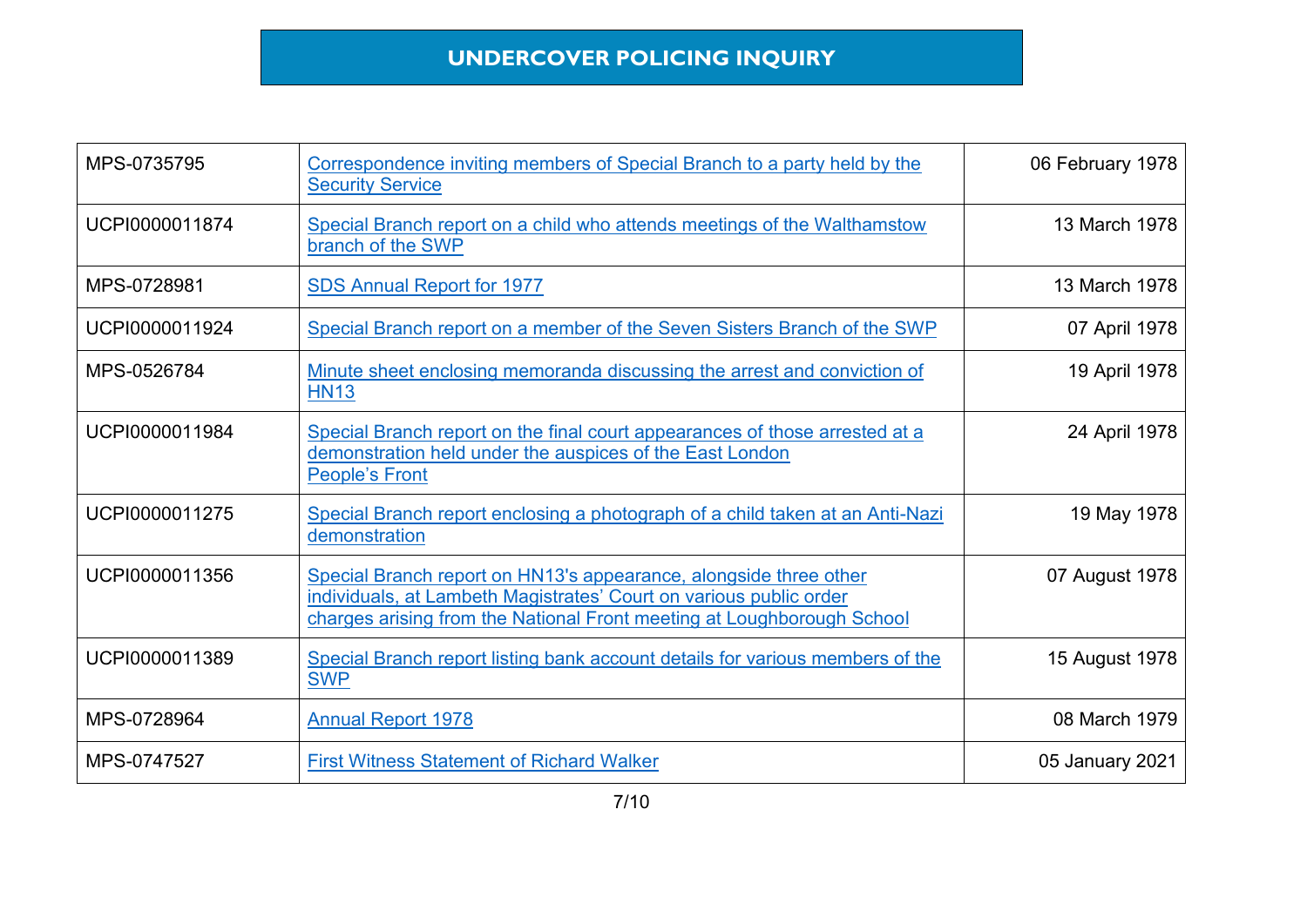#### *Tab G - Manager Witness Statements and Documents/HN1668*

| <b>Reference</b> | <b>Publication</b>                                                                                                                                                | <b>Document date</b> |
|------------------|-------------------------------------------------------------------------------------------------------------------------------------------------------------------|----------------------|
| UCPI0000007430   | Special Branch report on a meeting of the Little Ilford branch of the WRP                                                                                         | 05 August 1975       |
| MPS-0728980      | Memorandum enclosing SDS Annual Report 1976 authored by CI Craft                                                                                                  | 06 April 1976        |
| UCPI0000011725   | Special Branch report on a member of the Seven Sisters Branch of the SWP                                                                                          | 03 June 1977         |
| UCPI0000017523   | Special Branch report on a member of the SWP who is having an affair with a<br>participant in Women's Voice activities                                            | 29 June 1977         |
| MPS-0733366      | MPS telephone message stating that SWP "heavies" are ready to attack<br><b>National Front marchers.</b>                                                           | 13 August 1977       |
| UCPI0000011180   | Special Branch report on the Communist Party of England (Marxist-Leninist)<br>reviewing their tactics following a recent Anti-National Front demonstration.       | 23 August 1977       |
| UCPI0000011170   | Special Branch report on a member of the SWP believed to be in possession<br>of an air pistol                                                                     | 24 August 1977       |
| MPS-0732886      | Notes authored by DI Willingale following Lewisham demonstration concerning<br>points made by SDS officers to assist methods of policing future<br>demonstrations | 01 September 1977    |
| MPS-0732885      | Minute sheet from Special Branch file concerning Lewisham Anti-National<br>Front demonstration, signed by CI Craft                                                | 02 September 1977    |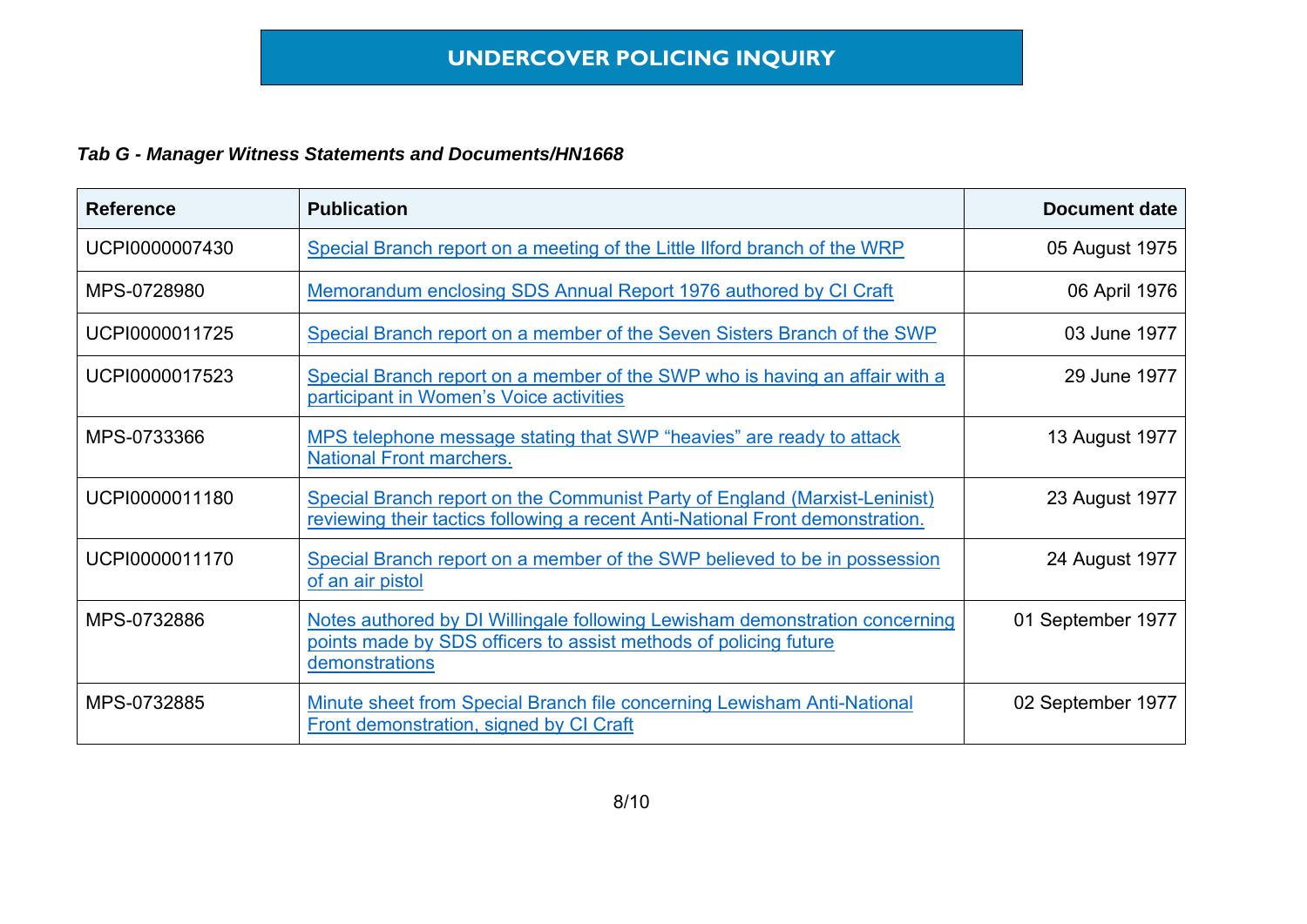| UCPI0000010951 | Special Branch report concerning a schoolboy member of the Enfield Branch<br>of SWP                                                                                   | 05 September 1977 |
|----------------|-----------------------------------------------------------------------------------------------------------------------------------------------------------------------|-------------------|
| UCPI0000010955 | Special Branch report containing a list of attendees at Progressive Cultural<br>Association concerts in recent months who gave their contact details to<br>organisers | 08 September 1977 |
| UCPI0000010971 | Special Branch report stating that a woman now has two daughters                                                                                                      | 20 September 1977 |
| UCPI0000010996 | Special Branch report containing personal information about a member of the<br>Anarchy Collective including details of a criminal conviction and his sexuality        | 26 September 1977 |
| UCPI0000011086 | Special Branch report containing personal information about a member of the<br><b>Anarchy Collective and his family</b>                                               | 14 October 1977   |
| UCPI0000011543 | Special Branch report on recently elected positions for the Seven Sisters<br><b>Branch of the SWP</b>                                                                 | 15 November 1977  |
| UCPI0000011602 | Special Branch report containing personal details of a member of Seven<br><b>Sisters Branch of SWP</b>                                                                | 05 December 1977  |
| UCPI0000011874 | Special Branch report on a child who attends meetings of the Walthamstow<br>branch of the SWP                                                                         | 13 March 1978     |
| MPS-0728981    | <b>SDS Annual Report for 1977</b>                                                                                                                                     | 13 March 1978     |
| UCPI0000011924 | Special Branch report on a member of the Seven Sisters Branch of the SWP                                                                                              | 07 April 1978     |
| MPS-0526784    | Minute sheet enclosing memoranda discussing the arrest and conviction of<br><b>HN13</b>                                                                               | 19 April 1978     |